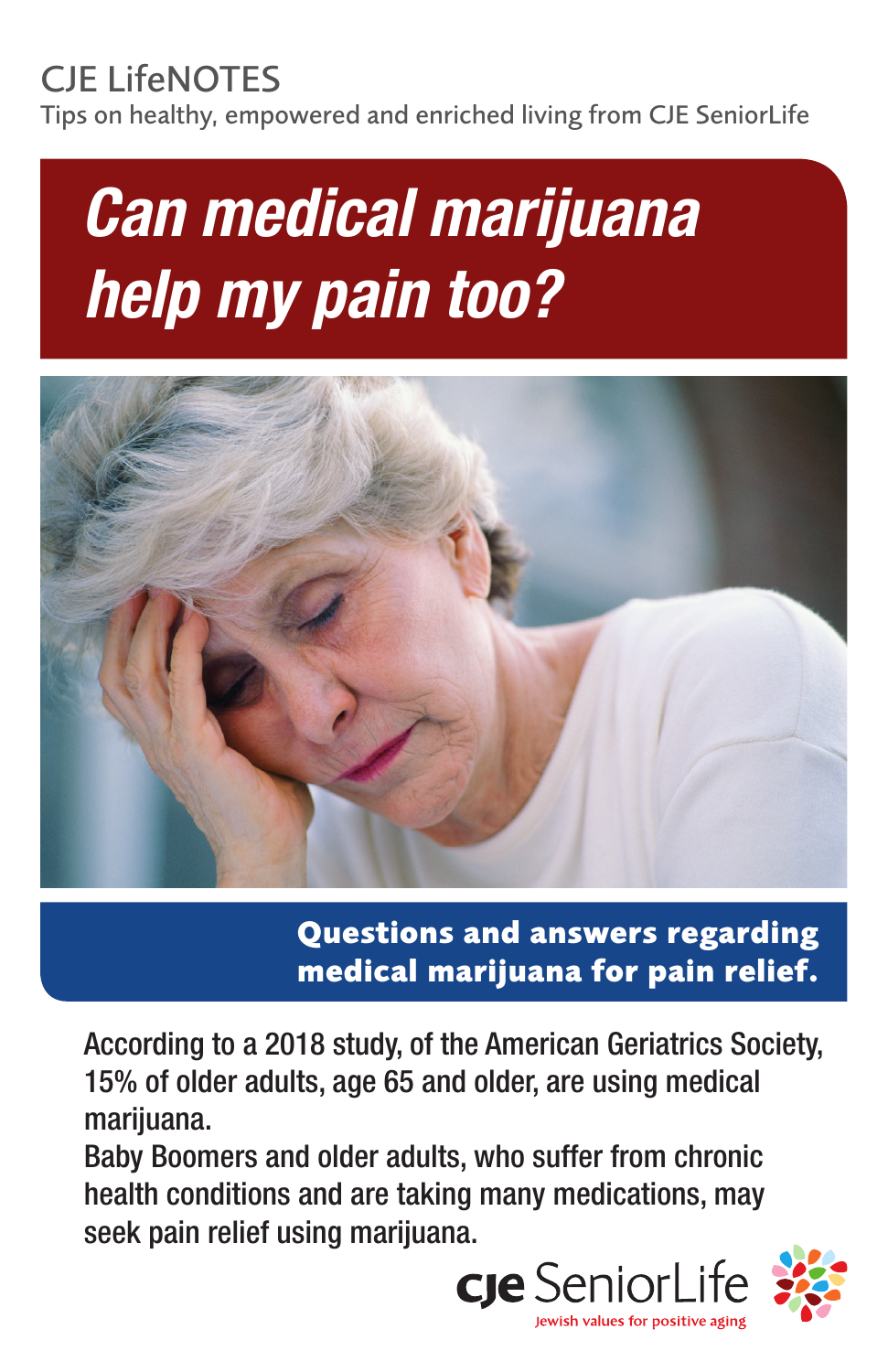A friend or neighbor who uses medical marijuana may have suggested it to you. Some individuals have success using marijuana to alleviate pain, gain weight, or sleep better. Marijuana comes in many forms such as edibles, oils, pills, and inhalent versions. Before you try it for yourself, there is much to consider.

## There is Much to Consider

Start by thinking about the problem, pain, or discomfort you are trying to alleviate. Next, speak to your health care provider about whether marijuana may help with the problem. Keep in mind that the Food and Drug Administration does not fund research on marijuana and has only approved two medications that contain components of marijuana. However, many individuals have found marijuana to be helpful.

#### Who can use medical marijuana?

In Illinois, medical marijuana has been legal since 2013. The Department of Public Health oversees the state's Medical Cannabis Patient Registry Program. To get medical marijuana, you must be a resident of Illinois and stay in Illinois while you use it. You must have one of the qualifying conditions and a written certification from a doctor in Illinois. There is a long list of qualifying conditions in Illinois; they include: cancer, chronic pain, glaucoma, irritable bowel syndrome,

osteoarthritis, Parkinson's disease, rheumatoid arthritis, and neuropathy. You can find the full list at dph.illinois.gov.

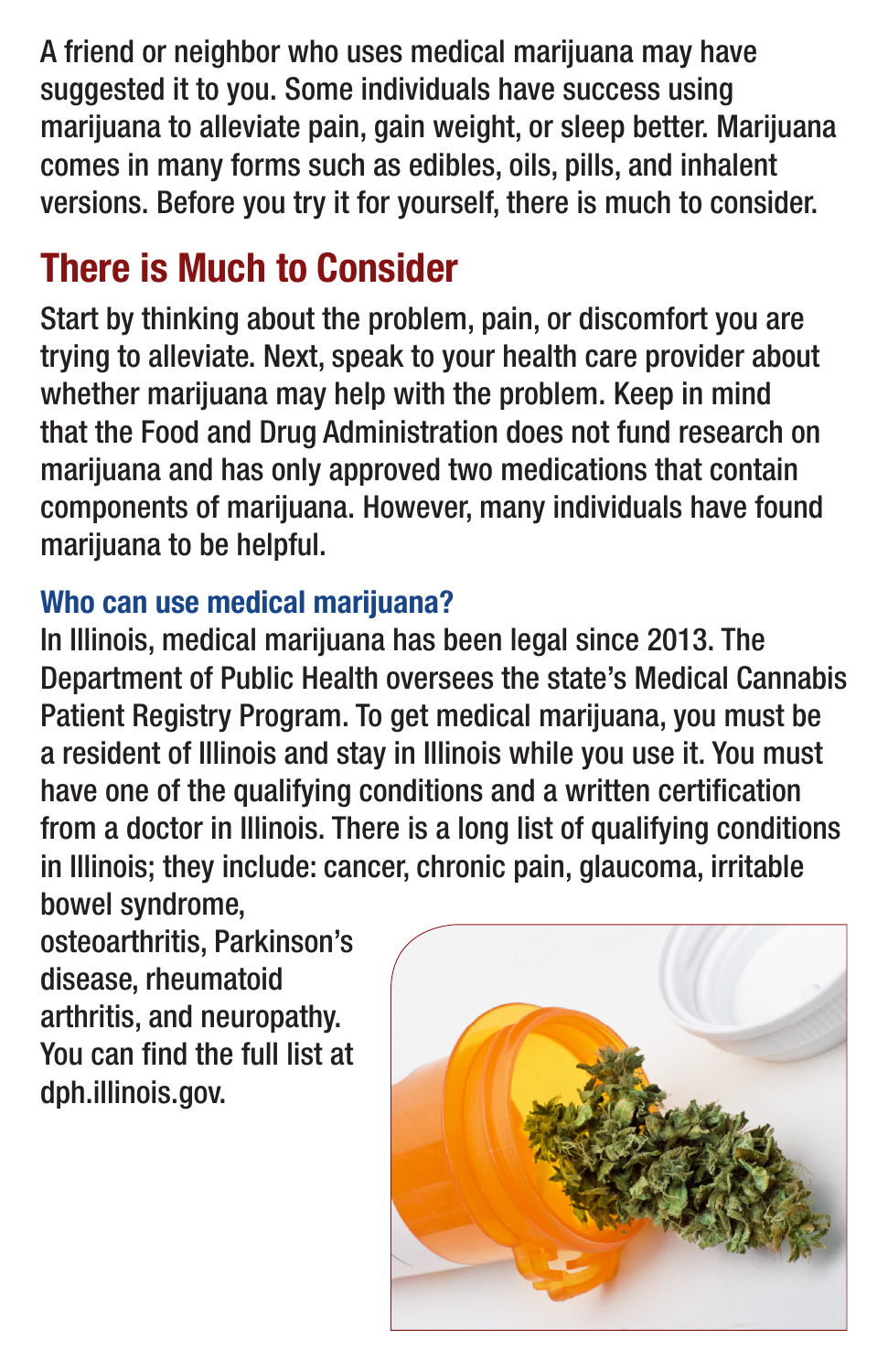

How do you decide whether medical marijuana is right for you? The best way to decide is to consult with your health care provider. Some questions you might like to ask are:

- Can marijuana ease my pain?
- Will it help me sleep at night?
- Can marijuana help me regain my appetite?
- Will there be adverse reactions with any of the medications I already take?
- Can I use edibles or some of the ointments that are sold over the counter?
- Will I become addicted to marijuana?
- What is a safe dose for me?
- Are there any other options to alleviate my pain? Which is best for me?

Other considerations are that medical marijuana is *not covered by Medicare* and *may not be allowed in assisted living facilities* that receive federal funding.